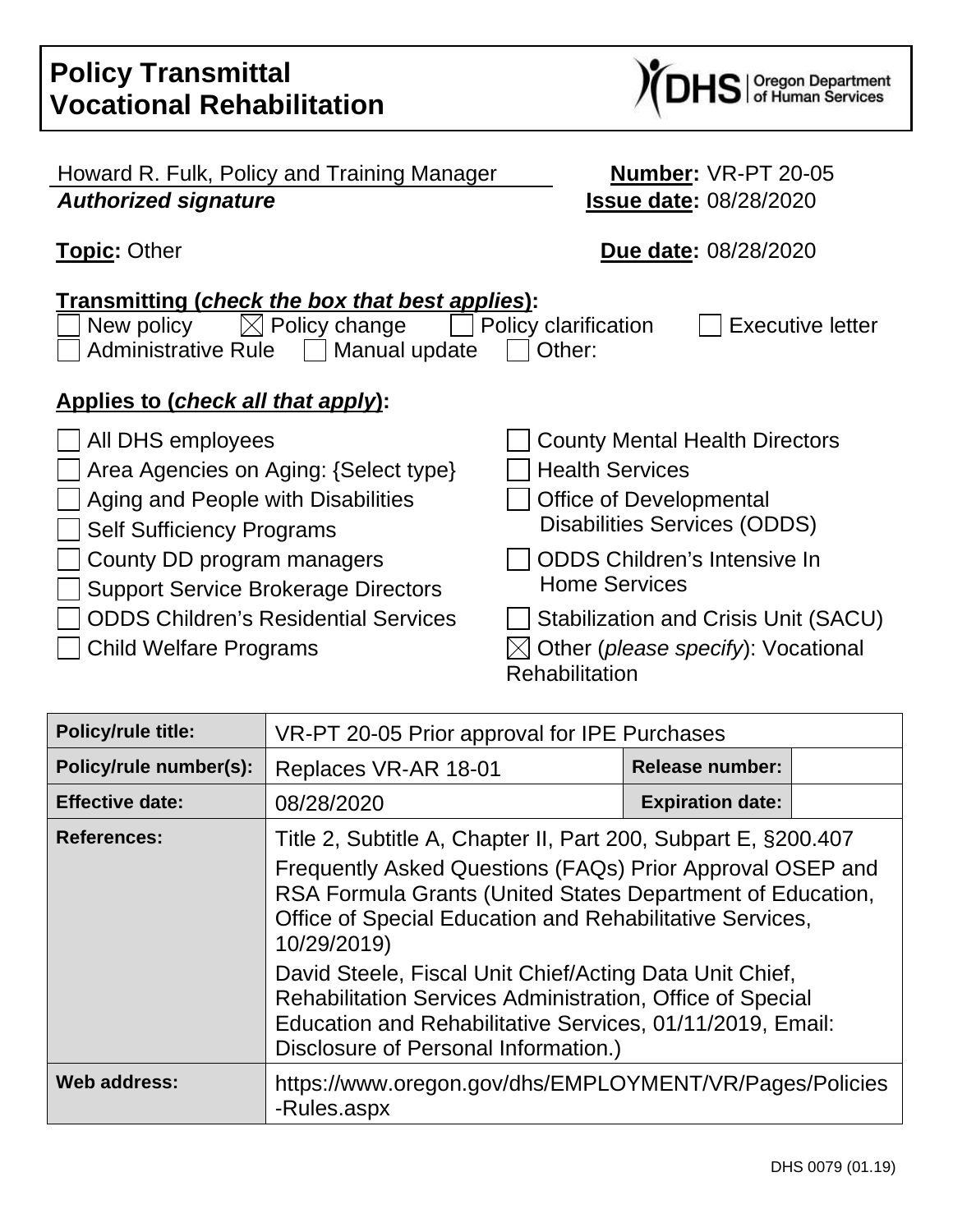## **Policy:**

## **VR-AR 18-01 Prior approval IPE Purchases issued on 8/17/2018 is obsolete and should not be used.**

### **Purchase is \$5,000 or more and listed in the IPE**

Oregon Vocational Rehabilitation (VR) must track all purchases of equipment of \$5,000 or more included in a clients Individualized Plan for Employment (IPE).

- Expenditures for any item with a cost of \$5,000 or more must be sent to the Business Operations Manager for review and approval prior to purchase.
	- o Purchases exceeding \$5,000 may not be made prior to receiving this approval

### **Purchase is \$5,000 or more and not in the IPE**

Oregon Vocational Rehabilitation (VR) must submit all purchases of \$5,000 or more that are not included in a clients Individualized Plan of Employment (IPE) to Rehabilitation Services Administration (RSA) for review and approval.

- VR does not have authorization to purchase any item costing \$5,000 or more, not listed in a client's IPE until approval has been made by RSA.
	- o Examples may include, but are not limited to:
		- Hearing aids or;
		- Communication devices
- VR staff should note in their request that the prior approval request is for a service-related cost to be incurred prior to an approved IPE.
	- o When submitting attachments with prior approval requests (e.g., bids, estimates, etc.) that contain personal information, personal information must be redacted prior to submission to the Business Operations Manager.
- VR staff must document that the purchase is needed to assure the individual can participate in the eligibility and plan development process, and,
- Purchase cannot take place until RSA provides a written approval to make the purchase.

# **Use of Non-Federal funds to pay for equipment**

The VR Program must submit prior approval requests if non-Federal funds will be used to pay for the equipment that is not purchased under the VR program in accordance with an eligible individual's IPE.

• All Oregon VR funds are federal funds. No purchases are allowed under this category.

## **Discussion/interpretation:**

The purpose of the advance request is to avoid subsequent disallowance or dispute based on unreasonableness or non-allocability.